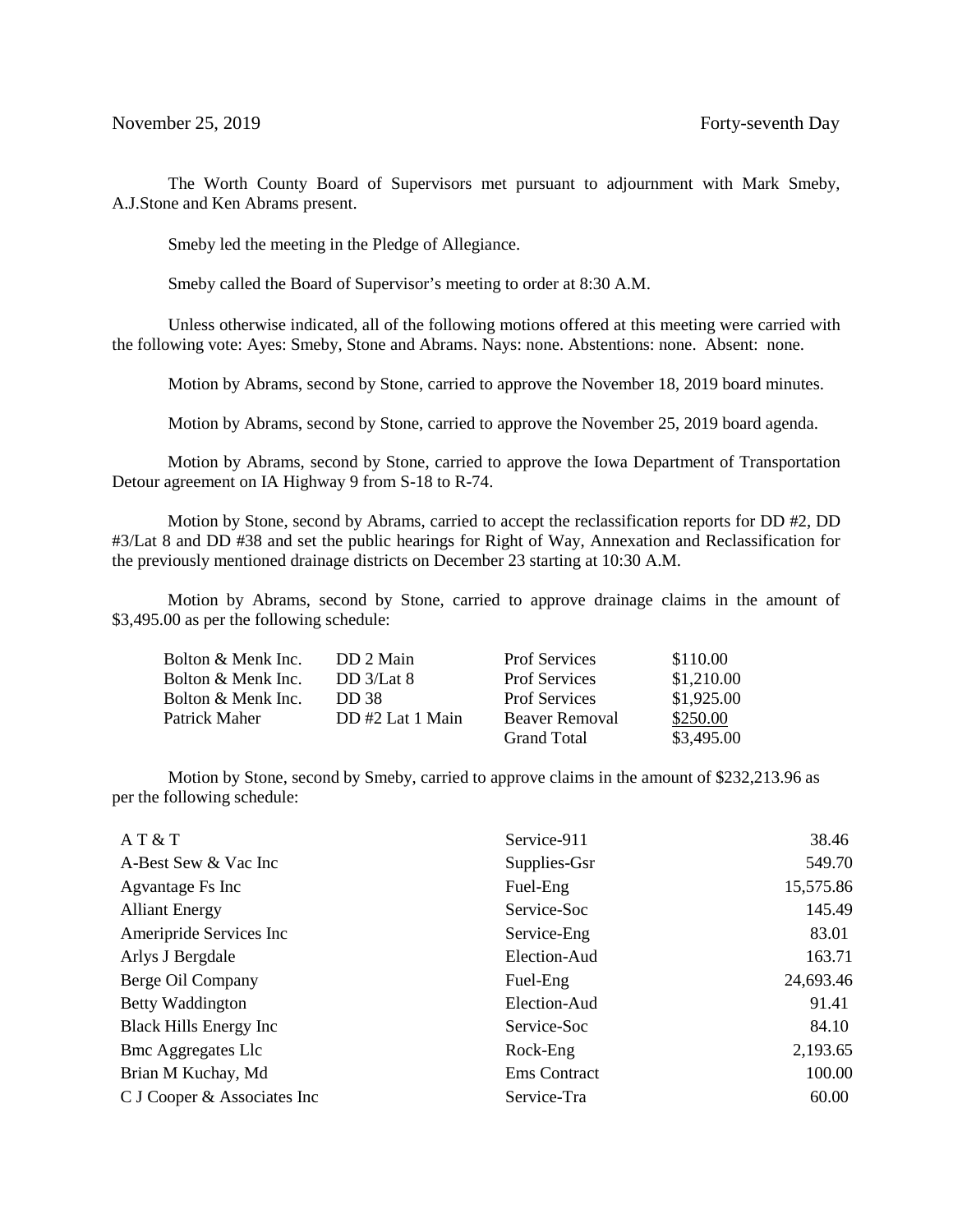| Candila Schickel                          | Service-Chm    | 84.00    |
|-------------------------------------------|----------------|----------|
| Carolyn Nedved                            | Election-Aud   | 86.66    |
| <b>Carquest Auto Parts Inc</b>            | Supplies-Shf   | 38.86    |
| Centurylink                               | Service-911    | 351.88   |
| City Of Fertile                           | Rutf-Eng       | 2,236.48 |
| City Of Grafton                           | Rutf-Eng       | 1,243.30 |
| City Of Hanlontown                        | Rutf-Eng       | 505.44   |
| City Of Joice                             | Rutf-Eng       | 1,303.92 |
| <b>City Of Kensett</b>                    | Rutf-Eng       | 595.02   |
| City Of Northwood                         | Service-Phd    | 198.00   |
| <b>Connie Rosenberg</b>                   | Election-Aud   | 184.59   |
| <b>Culligan Of Mason City</b>             | Service-Con    | 30.40    |
| $D & L$ Equipment                         | Supplies-Eng   | 199.78   |
| D. Randall Construction, Llc              | Service-Gsr    | 2,155.24 |
| Dawn Haacke                               | Election-Aud   | 180.53   |
| Dedra Harris                              | Election-Aud   | 154.40   |
| Esri                                      | Service-Dap    | 5,100.00 |
| Fallgatter's Market Inc                   | Supplies-Sdp   | 23.42    |
| Genie Foss                                | Election-Aud   | 192.38   |
| Healthworks                               | Service-Eng    | 1,189.00 |
| Henry M. Adkins & Son Inc.                | Service-Aud    | 6,164.56 |
| Hotsy Equipment                           | Supplies-Shf   | 77.50    |
| Hovey's Lawn & Garden                     | Service-Wwt    | 560.00   |
| Hrs, Llc                                  | Service-Con    | 1,500.00 |
| Huber Supply Co Inc                       | Supplies-Eng   | 109.08   |
| Ia Dept Of Revenue                        | Supplies-Asr   | 50.00    |
| <b>Ingrid Knutson</b>                     | Service-Dap    | 500.00   |
| <b>Injectech Diesel Service</b>           | Parts-Eng      | 762.33   |
| Ip Pathways                               | Service-Dap    | 7,855.40 |
| <b>Isac</b>                               | Edu-It/Gis     | 195.00   |
| Itsavvy Llc                               | Supplies-Dap   | 2,635.00 |
| Jan Moretz                                | Election-Aud   | 156.75   |
| Jane Ohden                                | Election-Aud   | 159.65   |
| Janice Hare                               | Election-Aud   | 90.25    |
| Jean Fitzl                                | Election-Aud   | 185.75   |
| Jessica Reyerson                          | Reimb-Phd      | 50.00    |
| <b>Joel Rohne</b>                         | Mileage-It/Gis | 291.74   |
| Joe's Collision & Performance Inc         | Supplies-Eng   | 759.80   |
| John Wonsmos                              | Election-Aud   | 178.79   |
| <b>Judy Wonsmos</b>                       | Election-Aud   | 156.75   |
| Kaman Industrial Technologies Corporation | Supplies-Eng   | 9,774.20 |
| <b>Karen Abrahams</b>                     | Election-Aud   | 192.38   |
| Kathryn Brodersen                         | Election-Aud   | 174.15   |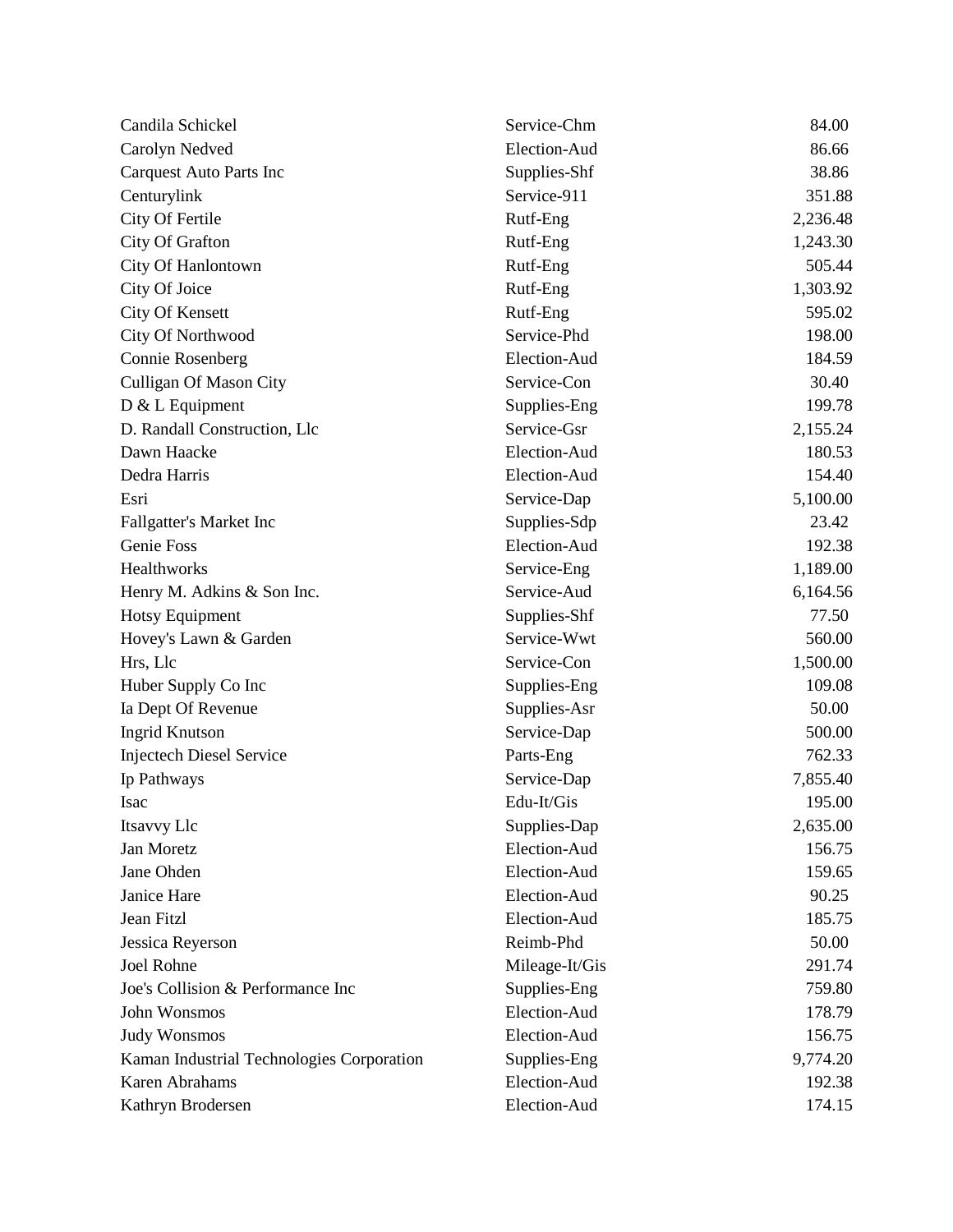| Kibble Equipment Llc             | Supplies-Gsr       | 145.21        |
|----------------------------------|--------------------|---------------|
| Lexisnexis                       | Service-Aty        | 342.00        |
| Lois Low                         | Election-Aud       | 186.91        |
| Manly Junction Signal            | Service-Sup & Aud  | 836.57        |
| Marco Technologies Llc           | Service-Dap & Asr  | 550.72        |
| Mardene S. Lien                  | Election-Aud       | 178.79        |
| Marge Tenold                     | Election-Aud       | 89.45         |
| Marilyn Pinta                    | Election-Aud       | 102.90        |
| Melinda Holden                   | Election-Aud       | 169.51        |
| <b>Midwest Bowie Sales</b>       | Supplies-Eng       | 55,310.00     |
| Midwest Wheel Companies Inc      | Parts-Eng          | 95.87         |
| Municipal Cms Llc                | Service-Dap        | 1,870.00      |
| Northwood Anchor Inc             | Service-Sup & Aud  | 1,329.91      |
| Northwood Fire Department        | Service-Aud        | 50.00         |
| Penny Miller                     | Election-Aud       | 118.09        |
| Peopleservice Inc                | Service-Wat & Wwt  | 16,219.58     |
| <b>Pinnacle Quality Insight</b>  | Service-Phd        | 154.50        |
| Plunkett's Pest Control Inc      | Service-Ema        | 30.00         |
| Reinhart Food Service Llc        | Supplies-Shf       | 478.51        |
| Reta Ulve                        | Election-Aud       | 156.75        |
| Sandra Trainer                   | Election-Aud       | 180.06        |
| Schneider Geospatial, Llc        | Service-Dap        | 30.00         |
| <b>Staples Credit Plan</b>       | Supplies-Phd       | 75.97         |
| <b>State Hygienic Laboratory</b> | Service-San        | 175.00        |
| <b>Stirling Seamless Gutters</b> | Service-Gsr        | 425.00        |
| <b>Thomson Reuters</b>           | Supplies-Cta       | 241.00        |
| <b>Trading Post</b>              | Supplies-Con       | 6.58          |
| <b>Ulland Brothers Inc</b>       | Service-Eng        | 38,396.00     |
| Val M. Brunsvold                 | Election-Aud       | 168.35        |
| Ver Helst Snyder Drug            | Supplies-Shf       | 444.56        |
| Verizon Wireless                 | Service-It/Gis     | 287.78        |
| Viafield                         | Supplies-Con       | 1,446.45      |
| Visa                             | Service-Asr        | 3,174.51      |
| W.B. Real Estate                 | Rent-Soc           | 225.00        |
| Waste Management Of Iowa Inc     | Service-Sdp        | 2,200.00      |
| Watson & Ryan Plc                | Service-Asr        | 2,175.00      |
| <b>Wendy Lunning</b>             | Election-Aud       | 179.95        |
| Windstream                       | Service-Eng        | 14.46         |
| Worth Co Sheriff Petty Cash      | Reimb-Shf          | 46.94         |
| Worth County Engineer            | Fuel-Shf           | 11,045.53     |
| Worth County P H Petty Cash      | Reimb-Phd & San    | 164.76        |
| Ziegler Inc                      | Parts-Eng          | <u>284.56</u> |
|                                  | <b>Grand Total</b> | 232,213.96    |